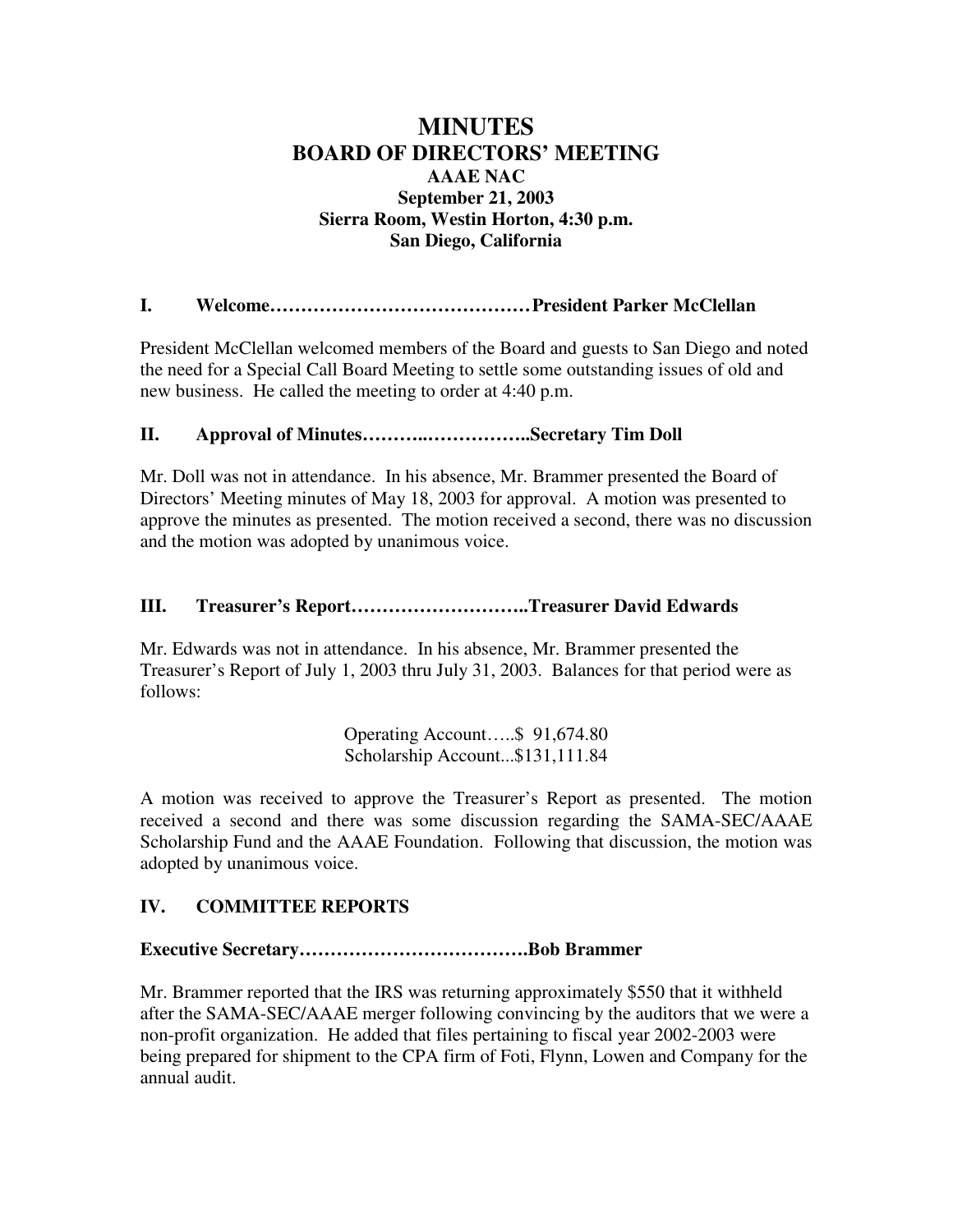### **2003 SEC-AAAE Annual Conference……………Wayne Shank**

Mr. Shank was not in attendance. President McClellan reported that in a recent discussion with Mr. Shank, he indicated the Norfolk Conference would clear in excess of \$57,000.

### **2004 SEC-AAAE Finance & Administration Conference………………………..Michael Laven, Co-Chairman Chris Brown, Co-Chairman**

Mr. Laven and Mr. Brown were not in attendance. President McClellan reported that the meeting would be held February 22-24, 2004, at the Westin in Ft. Lauderdale, Florida.

### **2004 Annual Conference…………………………..Frank Miller, Chairman**

Mr. Miller reported that planning for the 2004 SEC-AAAE Annual Conference was well underway. The dates for the conference are April 25-27, 2004. A site-planning meeting will be held in October, 2003. A conservative budget has been created for the conference with planning for 250-300 people.

#### **2005 Annual Conference…………………………..Chuck Henderson**

Mr. Henderson was not in attendance.

### **Membership Committee…………………………...Chuck Henderson, Co-Chairman Kim Wade, Co-Chairman**

Ms. Wade noted that the membership campaign was underway. A mass mailing will be accomplished in the next few months.

#### **Professional Education Committee……………….Wayne Shank, Chairman**

Mr. Shank was not in attendance. Mr. Bleiweis reported that Mr. Bob Uhrich of Savannah had passed his oral exam and had received his A.A.E. status.

#### **Mentoring Committee……………………………...Tommy Bibb, A.A.E.**

Mr. Bibb was not in attendance. Ms. Stevens will coordinate with Mr. Bibb.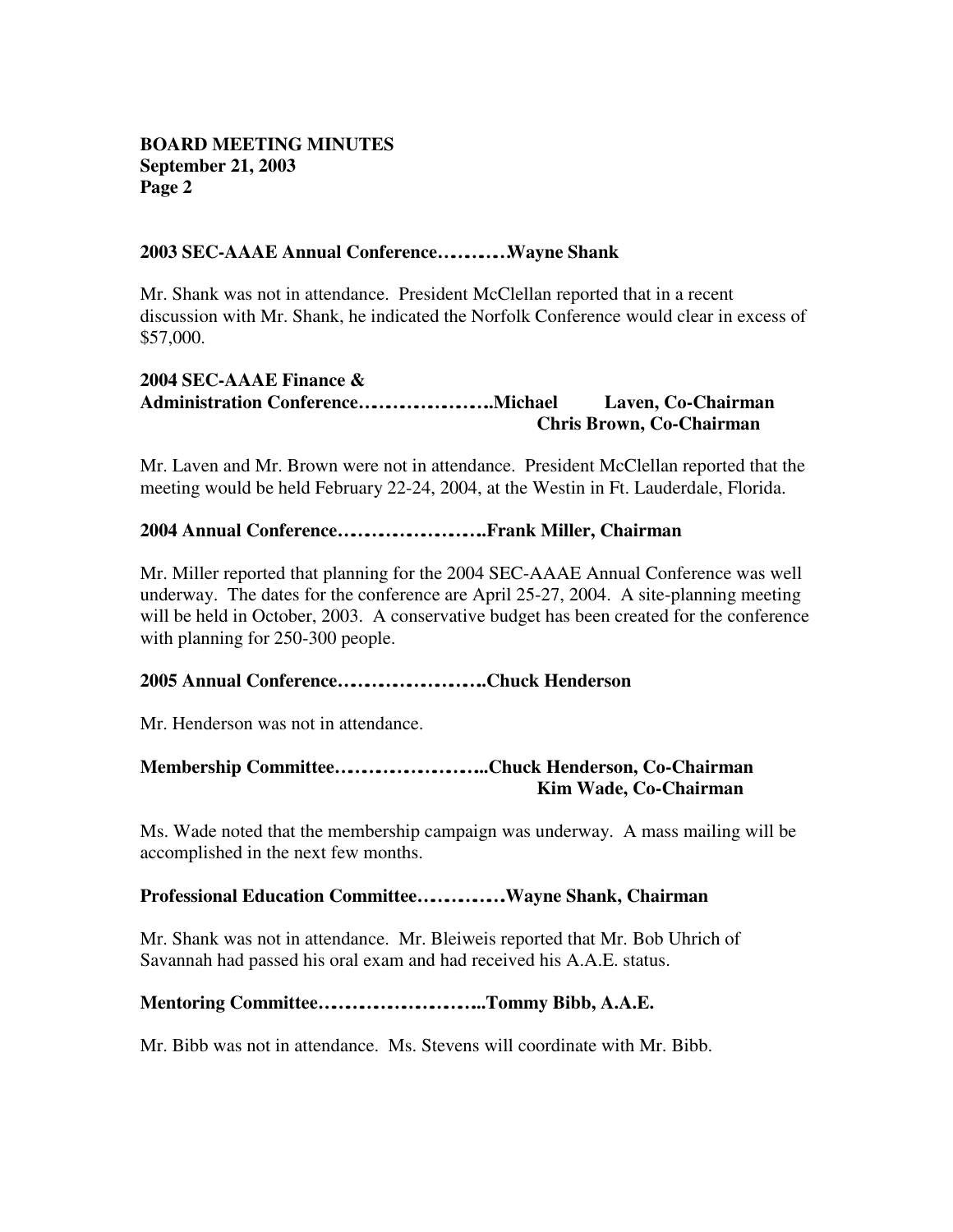### **General Aviation Committee………………………Bill Marrison, Chairman**

Mr. Marrison was not in attendance during the course of this line item.

### **Scholarship Committee…………………………….Ken Spirito, Co-Chairman Lew Bleiweis, Co-Chairman**

Mr. Spirito and Mr. Bleiweis were both in attendance. Mr. Spirito noted three scholarships were awarded this year.

#### **Corporate Liaison Committee……………………..Heather Chaney, Chairman**

Ms. Chaney was not in attendance. Mr. Elliott reported that he and Ms. Chaney had discussed the intent of the Committee and created some recommendations that may raise the awareness of the Committee and the organization. He shared some of these ideas with the group and no action by the Board was required.

#### **Executive Emeritus Committee……………………Morgan Rankin, Chairman**

Mr. Rankin was not in attendance. Mr. Brammer reported there were no current applicants for Executive Emeritus status.

#### **Nominations Committee……………………………Patrick Graham, Chairman**

Mr. Graham had nothing to report at this time.

### **Web Master's Report……………………………….Heather Chaney, Chairman**

Ms. Chaney was not in attendance.

#### **Resolutions & By-laws……………………………..Bob Brammer, Chairman**

Mr. Brammer provided the Board with copies of the current By-laws and noted that some sections were in need of revision. He offered to provide those recommendations to the Board for their consideration at the next meeting.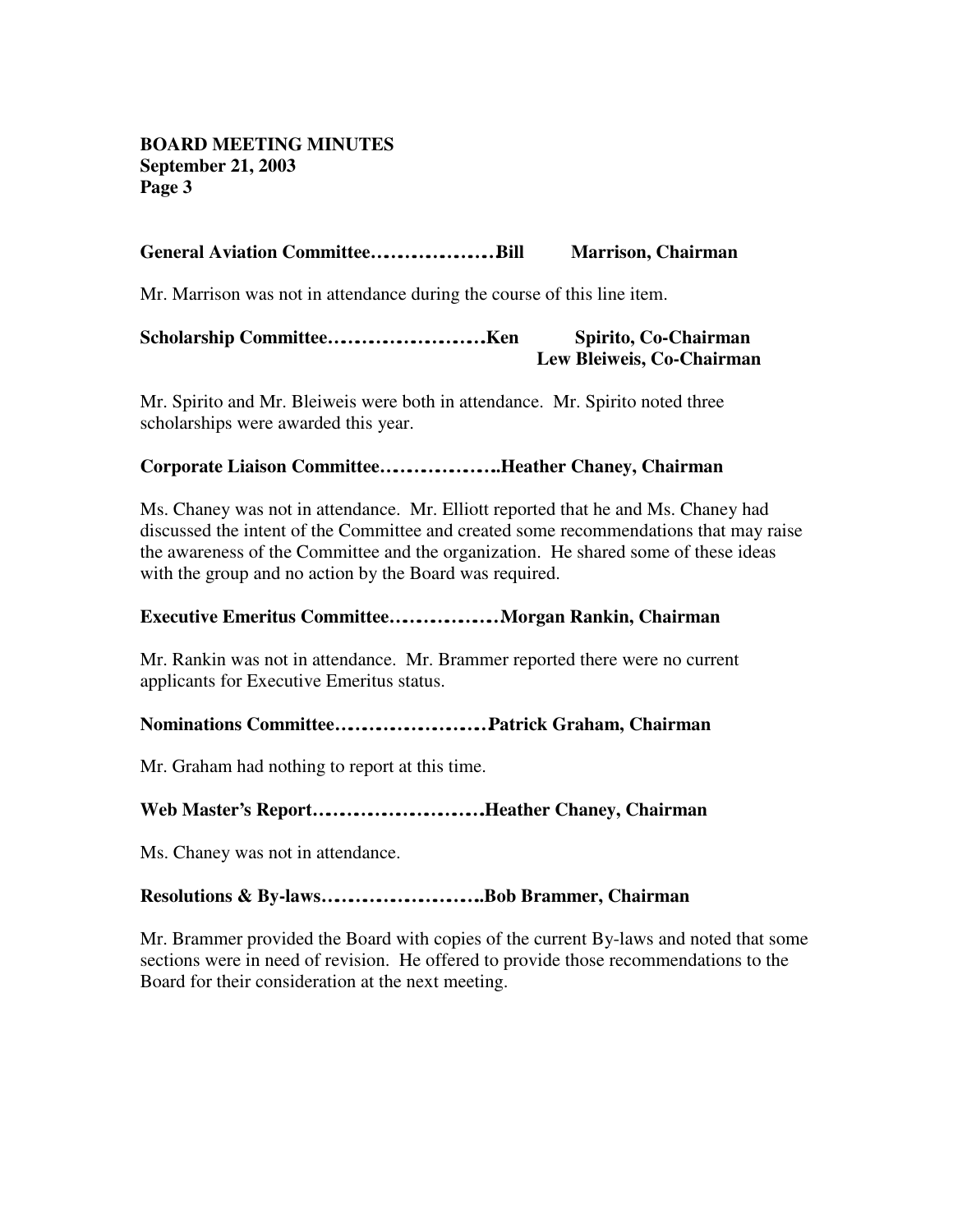## **V. Old Business**

## **Officers and Directors Liability Insurance… Lew Bleiweis**

Mr. Bleiweis provided an overview of the Chapter's insurance needs, his investigation into insurance pricing and his recommendations thereof. A motion was presented to accept Mr. Bleiweis' recommendations and purchase the appropriate Officers' and Directors' liability insurance. The motion received a second, there was little discussion and the motion was adopted by unanimous voice. An invoice for the insurance policy will be forwarded to the executive secretary for payment and copies of the policy will be received and filed.

## **VI. New Business**

President McClellan introduced Carrie Alston with the Atlanta Hartsfield International Airport.

## **1. Web Site Reconstruction and Maintenance**

President McClellan noted this issue may be considered at a later date.

## **2. Natural Disaster Symposium**

Mr. Spirito presented a concept for a Natural Disaster Symposium to be presented as an add-on to another SEC Conference. Following his presentation, there was a consensus that Mr. Spirito should pursue this effort and report back to the Board.

# **3. Fund Raising for Scholarship Fund**

Mr. Spirito recommended that if the aforementioned Disaster Symposium were successful, the funds could be diverted to the Scholarship Fund. Mr. Bleiweis noted the Chapter was in possession of three certificates for registration at the AAAE Annual Conference and a number of ideas were presented for turning the registrations into a fundraiser for the Scholarship Fund. Following considerable discussion, it was determined that one would be used for the executive secretary's registration and two would be given as door prizes at the SEC Annual Conference.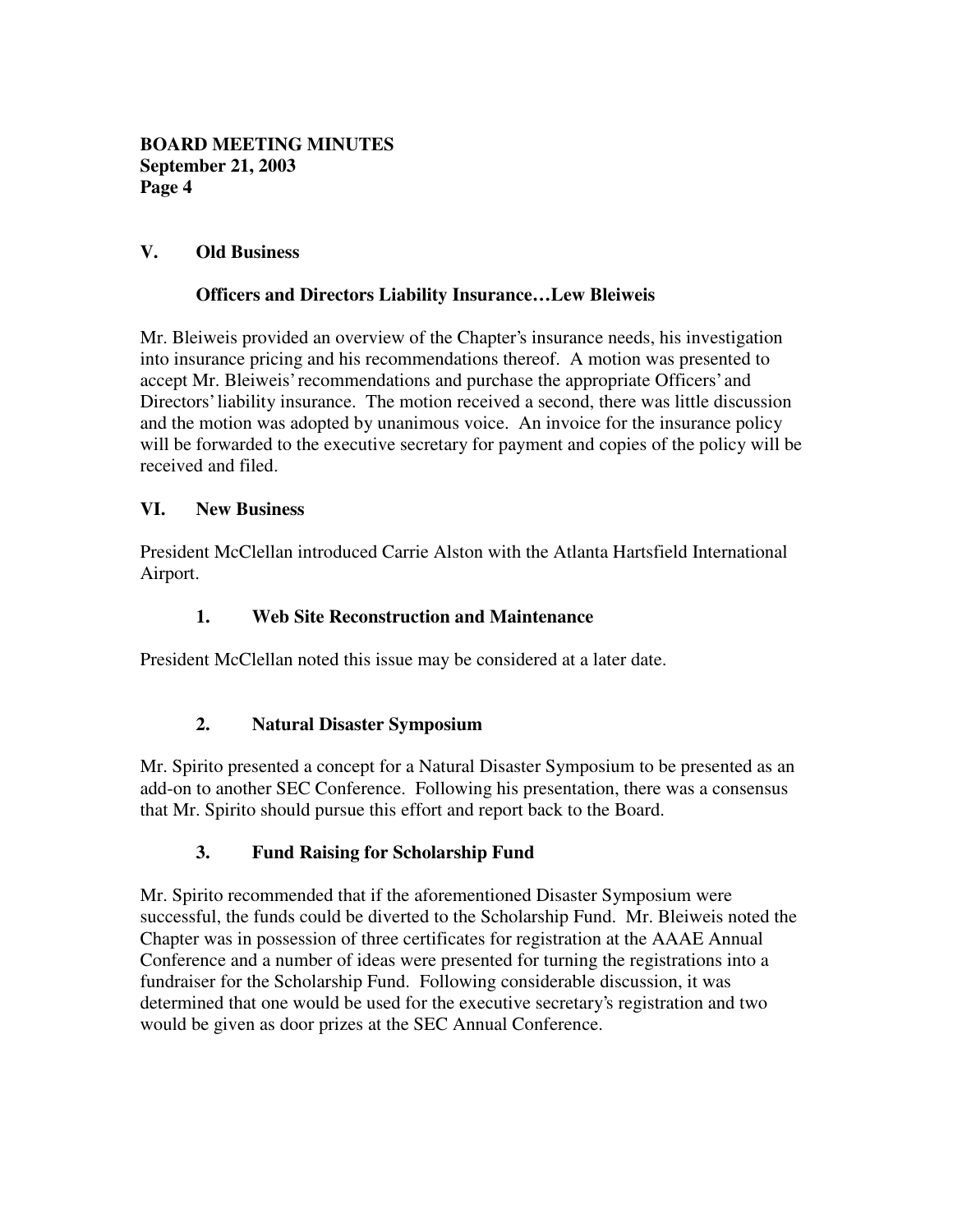## **4. Additional Funding for AAAE Foundation**

Past President Patrick Graham noted that the Chapter had paid its commitment to the AAAE Scholarship Foundation in full. Mr. Elliott recommended the money raised from the 2003 Annual Conference be split between the AAAE Foundation and the SEC Scholarship Fund. Following discussion, a motion was made to provide \$45,000 to the SEC Scholarship Fund and \$5,000 to the AAAE Foundation. The motion received a second, there was no further discussion and the motion was adopted by unanimous voice.

### **5. NAC Vice-Chairman**

President McClellan noted he had received word from Mr. Lowell Pratte that the Chapter had an opportunity to name a vice-chairman for the 2004 National Airports Conference. Mr. Pratte addressed the Board and explained that AAAE needed to know the name "fairly soon." Following a general discussion, it was determined to give this issue additional consideration, hold a conference call for additional discussion and then perform a fax vote in accordance with the By-laws. Mr. Pratte indicated he would provide the timeline to the Board as soon as possible.

## **6. Mike Armour - Relocation Services**

President McClellan noted he had communicated with SEC Past President Mike Armour who had recently left the airport business for the real estate sales industry. Mr. Armour has presented a relocation concept whereby the AAAE Foundation would receive a monetary bonus for individuals sent to him through the Chapter for real estate sales and relocation. By consensus, the Board noted that Mr. Armour should continue to pursue this matter and report back to the Board.

## **7. Setting of Record Date for next General Membership Meeting………………..Bob Brammer**

The record date for the next General Membership Meeting is hereby set for March 25, 2004.

### **VII. Announcements**

There were no announcements.